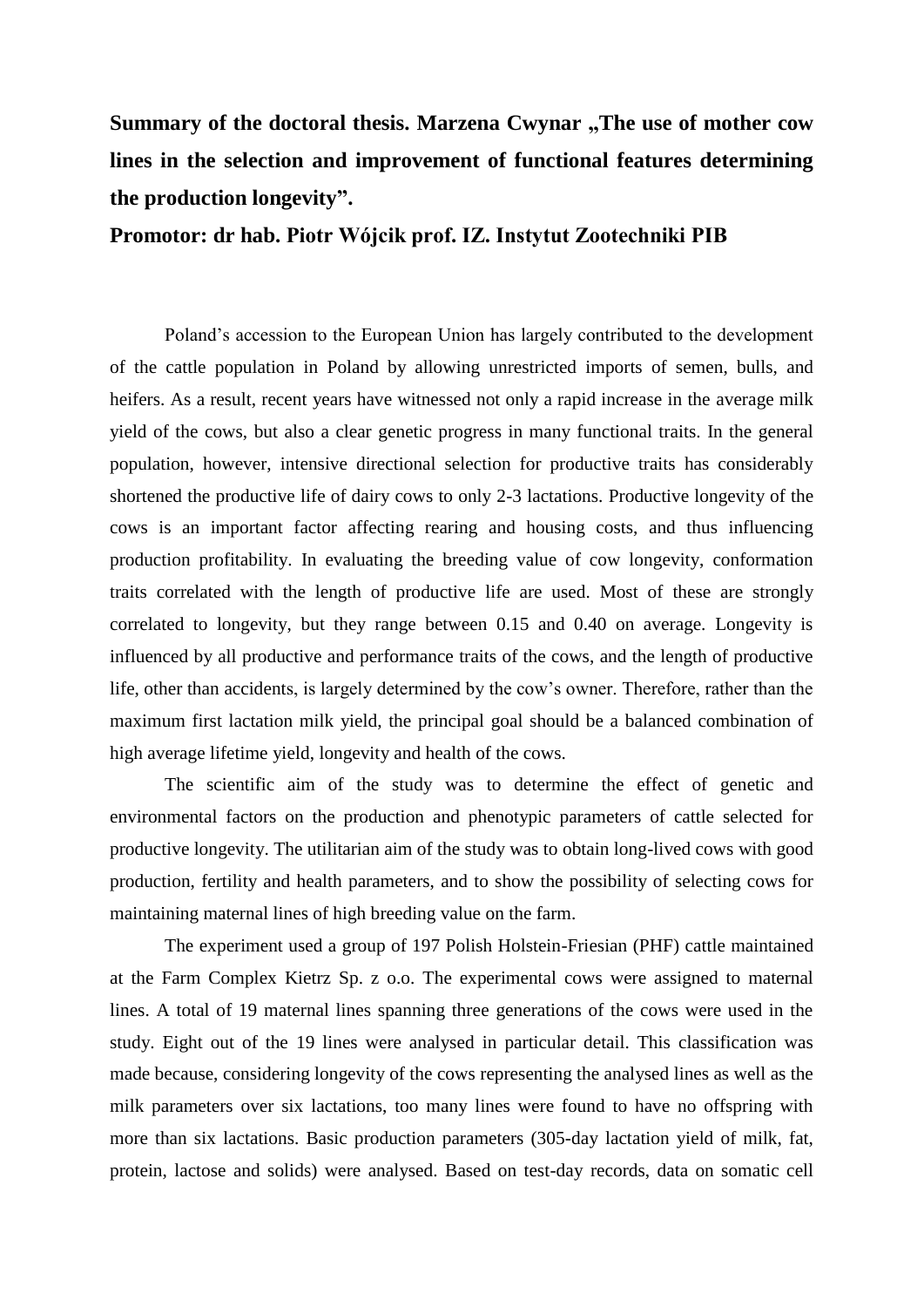count and fat to protein ratio of each cow in successive lactations were also collected. To this end, production data of the cows from the SYMLEK system (test-day milkings) were used and productivity based on daily measurements of milk from the AFIFARM system was analysed.

It was found in the study that the milk and the milk protein and lactose content gradually increased in the cows up to fifth lactation, but gradually decreased in the subsequent lactations. Detailed analysis of the yields within individual maternal lines showed that the difference between the lines with highest and lowest daily milk production was 7.75 kg milk. At the same time, differences between the mean yields of the cows in the first and second milking sessions during 24 hours were very low. Out of the 19 lines under study, 8 lines showed no differences between the sessions, in 8 lines the yield was higher in the first milking session, and in 3 lines in the second session only. The analysis of milk somatic count in the studied cows demonstrated that in 12 lines the milk had a somatic cell count of 400,000 and met the national standards, and in 7 lines the milk considerably exceeded the standards with as many as 636,000 somatic cells. As a result, the daily milk production level decreased in 13 lines. In the case of fat content, a visible decline was observed in only 4 lines, while 9 lines showed an increase in the milk protein content of the cows (from 0.2% to 0.4%) and a decrease in lactose content. Significantly, the increasing mean number of lactations was accompanied by an increase in the mean lactation persistency. For the cows up to the second lactation this value did not exceed 20%, and in the group up to the fourth lactation, it did not exceed 70%. Thus, cows with the highest lactation persistency were also characterized by the highest production (56.14 kg) in the mean daily milking at peak lactation, with lactation persistency of 70.1-80%. Cows that entered lifetime production with a high lactation persistency (40% and over) in the first or second lactation, and showed a production level of around 50 kg at peak lactation, experienced a considerable decrease in lactation persistency. The cows with low medium lactation persistency at the start of milk production in the first lactation and the production level of less than 45 kg, experienced a gradual increase in lactation persistency in subsequent lactations, e.g. from 41.23% to 66.61% or from 16.17% to 63.63%. It is worth noting a high variation in gestation length in the cows from different lines. The difference between the shortest and longest gestation length (229.31 vs 288.14 days) was 58.83 days. The maternal lines had easy calvings ranging from 64.00% to 94.45%. Only 6 out of the 19 cow lines experienced difficult births. The study showed that the dams had a highly significant effect both on the milk yield per lactation and on the yield of fat, protein, lactose and solids. The milk somatic cell count is largely dependent on the animal's predisposition